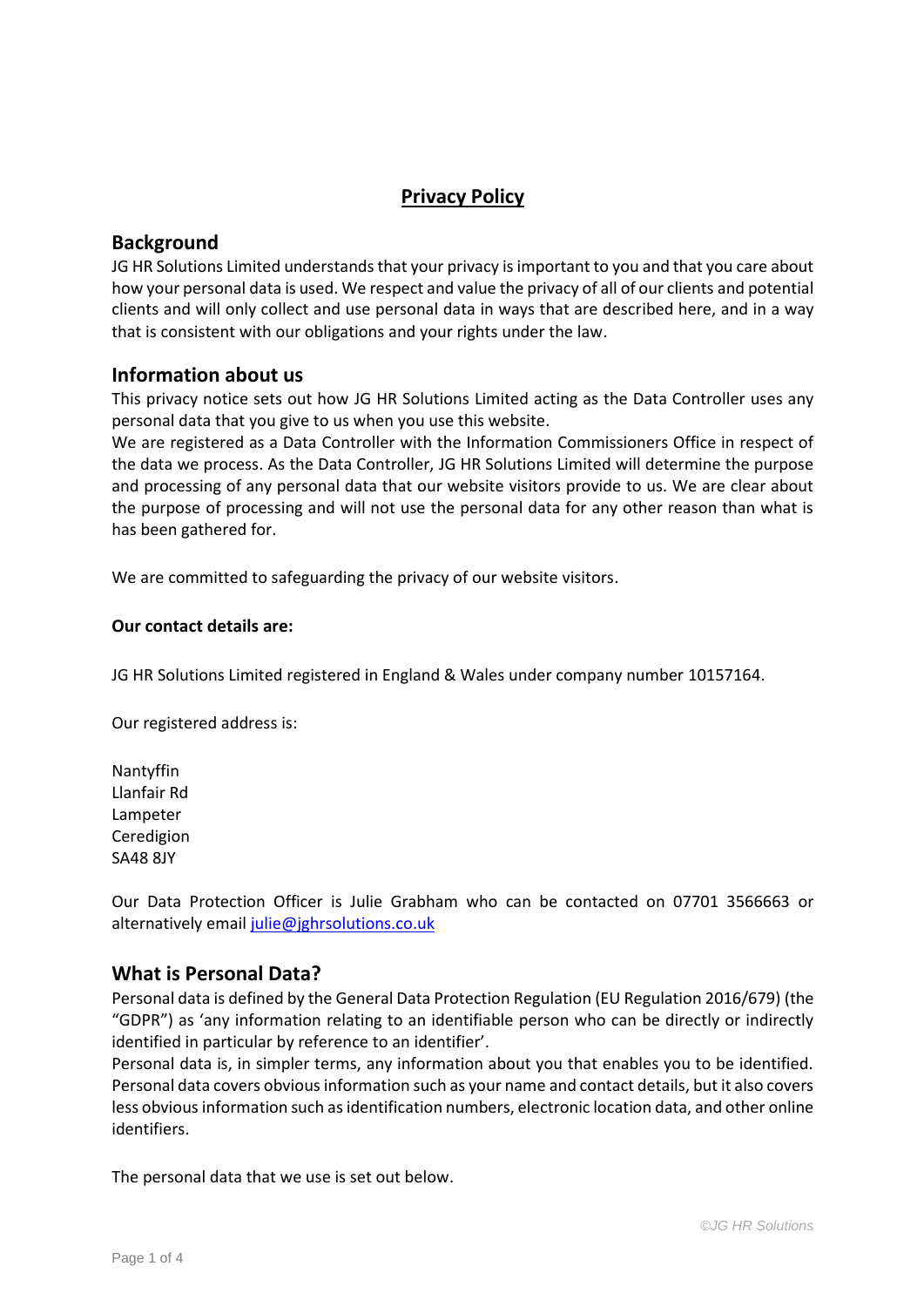# **Here's what information we collect about our website visitors and how we collect it**

We collect information on our contact form which consists of your name, email address, telephone number, subject and any message you provide to us in relation to your HR needs. We will use your contact details to email or telephone you to discuss your HR requirements. If you choose not to proceed with our service, we will remove your details from our systems unless you choose to sign up to our newsletter.

We also collect data about your visit to our website in the form of cookies.

#### **What Are My Rights?**

Under the GDPR, you have the following rights, which we will always work to uphold:

- 1. The right to be informed about our collection and use of your personal data. This Privacy Notice should tell you everything you need to know, but you can always contact us to find out more or to ask any questions.
- 2. The right to access the personal data we hold about you.
- 3. The right to have your personal data rectified if any of your personal data held by us is inaccurate or incomplete.
- 4. The right to be forgotten, i.e. the right to ask us to delete or otherwise dispose of any of your personal data that we have.
- 5. The right to restrict (i.e. prevent) the processing of your personal data.
- 6. The right to object to us using your personal data for a particular purpose or purposes.
- 7. The right to data portability. This means that, if you have provided personal data to us directly that we are using it with your consent or for the performance of a contract, and that where data is processed using automated means, you can ask us for a copy of that personal data to re-use with another service or business in many cases.
- 8. Rights relating to automated decision-making and profiling. We do not use your personal data in this way**.**

For more information about our use of your personal data or exercising your rights as outlined above, please contact us using the details provided in this Privacy Notice.

#### **How Do You Use My Personal Data?**

Under the GDPR, we must always have a lawful basis for using personal data. This may be because the data is necessary for our performance of a contract with you, because you have consented to our use of your personal data, or because it is in our legitimate business interests to use it. Your personal data may be used for one of the following purposes:

- Providing and managing your account.
- Supplying our services to you. Your personal details are required in order for us to enter into a contract with you.
- Personalising and tailoring our services for you.
- Communicating with you. This may include responding to emails or calls from you.
- Supplying you with information by email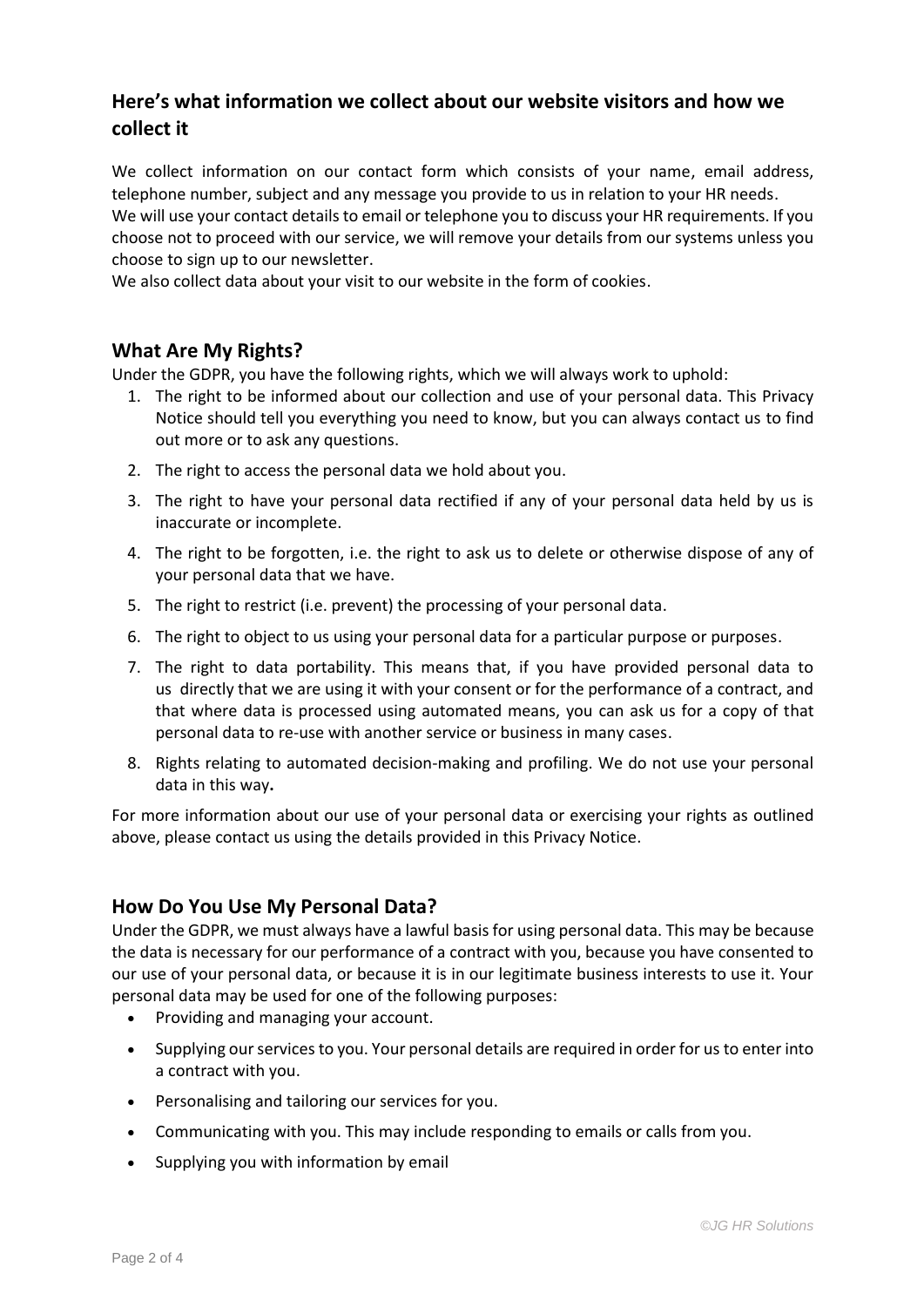With your permission and/or where permitted by law, we may also use your personal data for marketing purposes, which may include contacting you by email and/or telephone with information, news, and offers on our services. You will not be sent any unlawful marketing or spam. We will always work to fully protect your rights and comply with our obligations under the GDPR and the Privacy and Electronic Communications (EC Directive) Regulations 2003, and you will always have the opportunity to opt-out.

If you become a Client of ours we will collect more personal data from you in order to be able to provide the contractual service, you require. We will collect your name, address, telephone number, work e-mail address and workplace details in order to process your request.

## **How Long Will You Keep My Personal Data?**

We will not keep your personal data for any longer than is necessary in light of the reasons for which it was first collected. We will remove, update or change any personal data that you advise us is incorrect. The following factors will be used to determine how long your personal data is kept:

- If you become a client, we will keep your data and your employees' data for as long as our agreement is in place
- For one off projects, your data and that of your employee ( with the exception of email address) will be deleted upon clear payment of invoices

## **Sharing your personal data**

We will not sell, distribute or lease your personal data to any third parties unless we are obliged by law.

We will be happy to advise or provide you with a copy of the personal data we hold on you. We will also amend any incorrect details.

We will store your personal data in our email system and in our electronic filing system, if we have been communicating with you.

## **Storage of your personal data**

All of the personal data you provide to us is stored on our secure servers which are located within the UK and the European Economic Area.

#### **International transfers of your personal data**

We will only store or transfer your personal data in the UK. This means that it will be fully protected under the GDPR.

JG HR Solutions Limited does not transfer or store any personal data outside the EU.

## **How Can I Access My Personal Data?**

If you want to know what personal data we have about you, you can ask us for details of that personal data and for a copy of it (where any such personal data is held). This is known as a "subject access request".

All subject access requests should be made in writing and sent to the email or postal addresses shown at the start of the Privacy Notice.